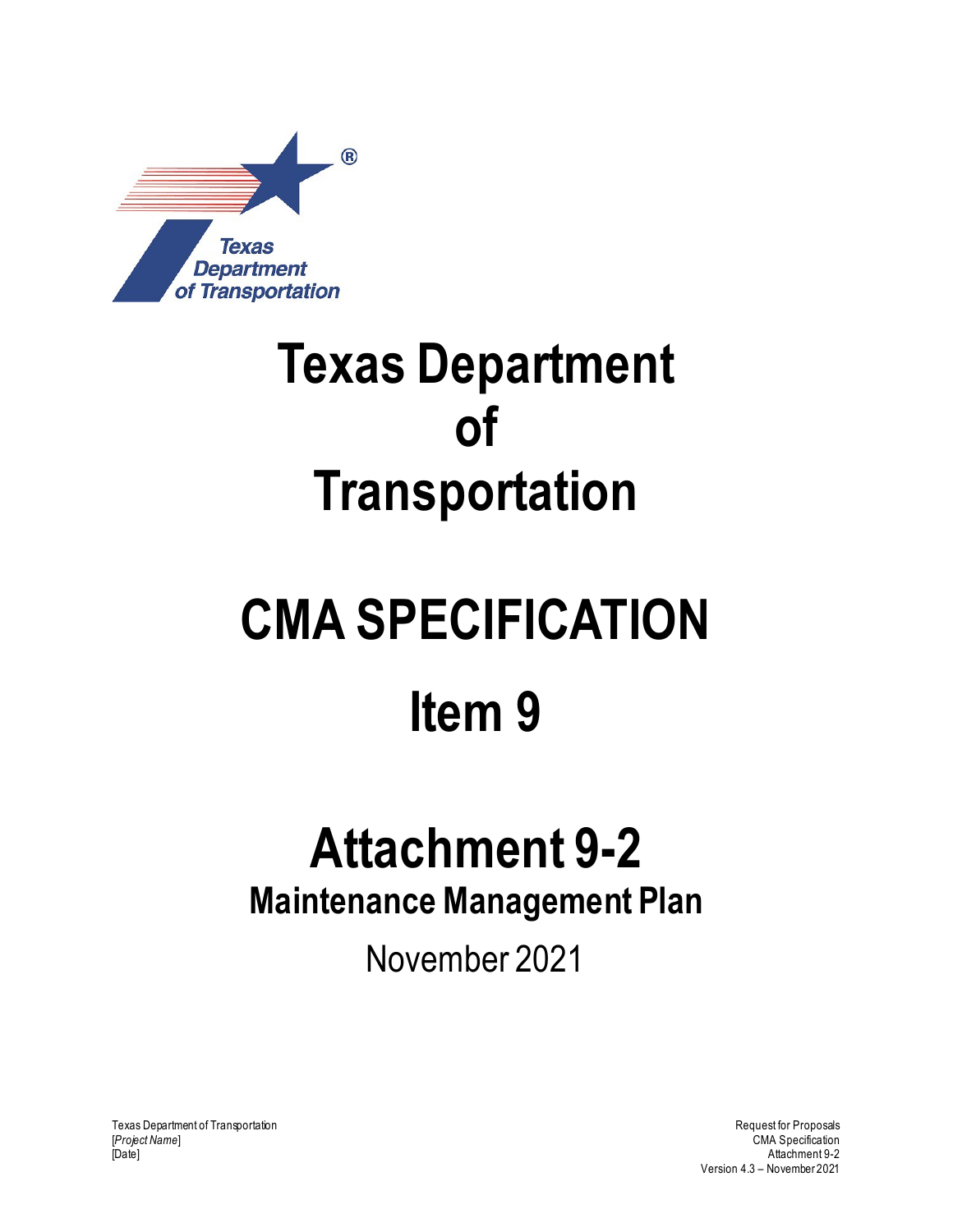### **Maintenance Management Plan**

### NAME OF PROJECT Contract #XXXXX

Day Month Year

**Prepared By: DB Contractor's Name Street Address Suite XXX City Name, Texas XXXX**

Note: this MMP Template applies to Maintenance Services performed under the CMC after Final Acceptance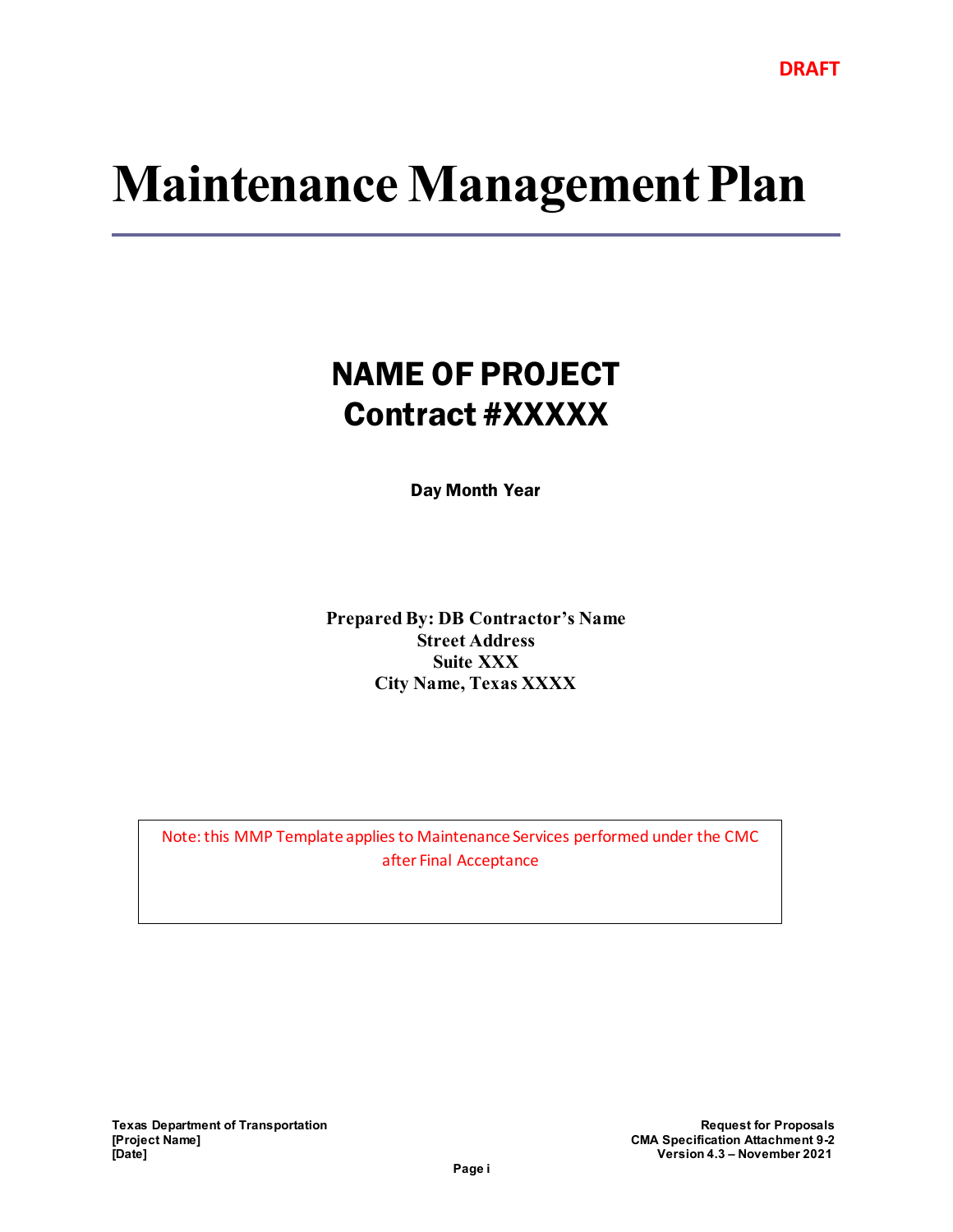#### **MAINTENANCE MANAGEMENT PLAN**

#### **For The**

#### **NAME OF PROJECT**

\_\_\_\_\_\_\_\_\_\_\_\_\_\_\_\_\_\_\_\_\_\_\_\_\_\_\_\_\_\_\_\_\_\_\_\_\_\_\_\_\_\_ \_\_\_\_\_\_\_\_\_\_\_\_\_\_\_\_\_\_

\_\_\_\_\_\_\_\_\_\_\_\_\_\_\_\_\_\_\_\_\_\_\_\_\_\_\_\_\_\_\_\_\_\_\_\_\_\_\_\_\_\_ \_\_\_\_\_\_\_\_\_\_\_\_\_\_\_\_\_\_

\_\_\_\_\_\_\_\_\_\_\_\_\_\_\_\_\_\_\_\_\_\_\_\_\_\_\_\_\_\_\_\_\_\_\_\_\_\_\_\_\_\_ \_\_\_\_\_\_\_\_\_\_\_\_\_\_\_\_\_\_

**Approved By:**

**FirstName LastName Maintenance Manager (MM) Date** 

**FirstName LastName Maintenance Quality Manager (MQM) Date**

**FirstName LastName TxDOT's Authorized Representative Date**

#### **Record of Revisions**

| Rev. | <b>Date</b><br><b>Issued</b> | <b>Pages</b><br><b>Affected</b> | <b>Comments</b>                      |
|------|------------------------------|---------------------------------|--------------------------------------|
|      | <b>XX/XX/XXXX</b>            | All                             | <b>Initial Issue</b>                 |
|      | <b>XX/XX/XXXX</b>            | XX-XX                           | Add brief comment regarding revision |
|      |                              |                                 |                                      |
|      |                              |                                 |                                      |
|      |                              |                                 |                                      |
|      |                              |                                 |                                      |
|      |                              |                                 |                                      |
|      |                              |                                 |                                      |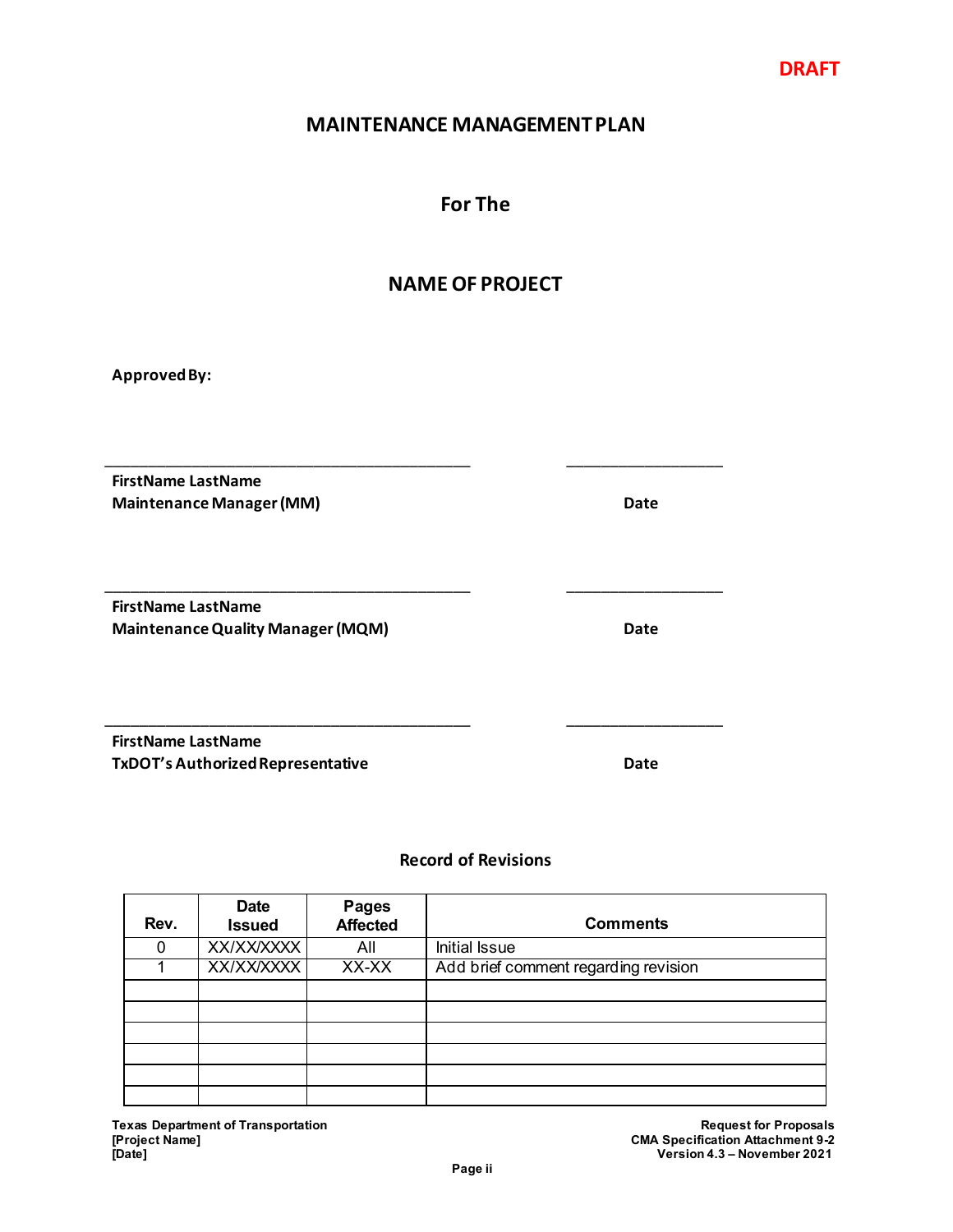| Rev. | Date<br><b>Issued</b> | Pages<br><b>Affected</b> | <b>Comments</b> |
|------|-----------------------|--------------------------|-----------------|
|      |                       |                          |                 |

#### **Instructionsto DB Contractor:**

*(These instructions to be removed from completed MMP)* 

- **1.** This Maintenance Management Plan (MMP) template defines the structure and required contents of the MMP. Use this template for each version and revision of the MMP submitted to TxDOT for approval.
- **2.** Include the DB Contractor's processes to achieve compliance with the obligations in the CMC Documents including the Performance Requirements. Describe who is responsible for each activity.
- **3.** Processes should be clear, auditable, measurable, and achievable. Include control points at which the DB Contractor causes its own personnel or independent parties to verify that the Maintenance Services are in compliance with the CMC Documents. Identify points in the processes at which TxDOT is given the opportunity to witness or approve the Maintenance Services.
- **4.** Identify the procedures (i.e. detailed steps) that will be utilized (see Appendix 5 for a listing of procedures that are needed at a minimum).
- **5.** Describe the MMP updating process so that TxDOT knows who will be performing what actions when.
- **6.** Section 4.2 of the CMA General Conditions sets forth TxDOT's approval rights and the conditions attached to its approval of the MMP.
- **7.** Where a Traffic Control Plan, Hazardous Materials Management Plan, Environmental Compliance and Mitigation Plan and similar plans or activities associated with Maintenance Services are needed during the Maintenance Period, transfer relevant plans and sections from the PMP and update as needed throughout the Maintenance Period.
- **8.** Do not duplicate the CMA General Conditions or CMA Specification Item 9 within the MMP. Where necessary, cross reference relevant parts of the CMA General Conditions or CMA Specification Item 9.
- **9.** Include within the MMP all Proposal Commitments related to the Maintenance Services and how TxDOT will be able to verify the Proposal Commitments have been fulfilled.
- **10.** Instructions to the DB Contractor are shown in this template in parentheses and italics and shall be removed prior to submittal of the MMP to TxDOT.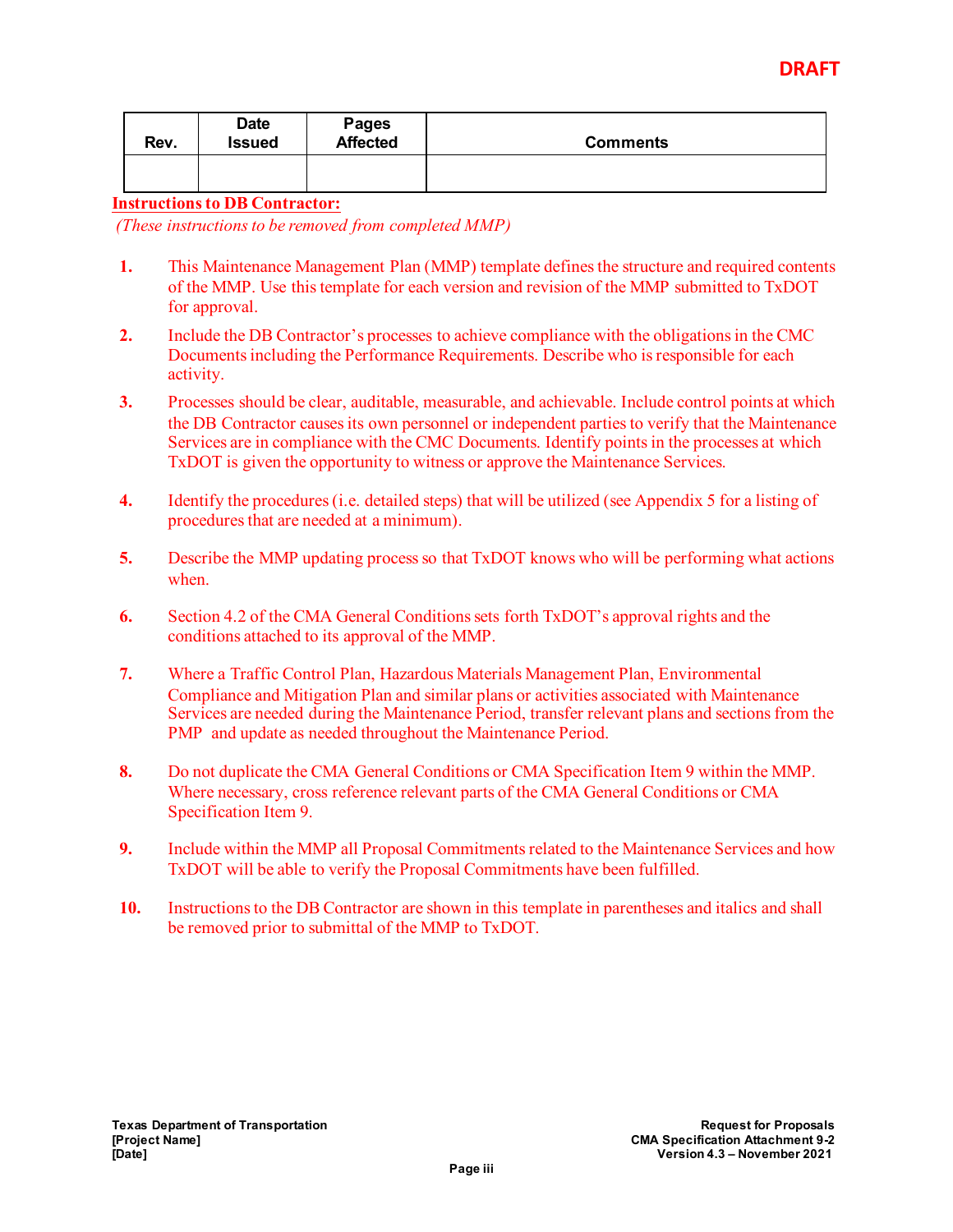#### **TABLE OF CONTENTS**

| 1.        |                                                                                  |
|-----------|----------------------------------------------------------------------------------|
| 1.1.      |                                                                                  |
| 1.1.1.    |                                                                                  |
| 1.1.2.    | Qualifications, Experience necessary and training requirements for DB Contractor |
|           | 1.1.3.                                                                           |
|           |                                                                                  |
| 1.2.1.    | Communications with TxDOT, Governmental Entities and Third Parties2              |
| 1.2.2.    |                                                                                  |
| 1.3.      |                                                                                  |
| 1.4.      |                                                                                  |
| 1.5.      |                                                                                  |
| 1.6.      |                                                                                  |
| 2.        |                                                                                  |
| 2.1.      |                                                                                  |
| 2.2.      |                                                                                  |
| 2.3.      |                                                                                  |
| 3.        | <b>MAINTENANCE LIMITS, PERFORMANCE REQUIREMENTS AND MAINTENANCE SERVICES</b>     |
|           |                                                                                  |
| 3.1.      | Maintenance Limits, Layout and Limits of Performance Sections 5                  |
| 3.2.      |                                                                                  |
| 3.3.      |                                                                                  |
| 3.4.      |                                                                                  |
| 3.5       | 6                                                                                |
| 3.6.      |                                                                                  |
| <u>4.</u> |                                                                                  |
| 5.        |                                                                                  |
| 5.1.      |                                                                                  |
| 5.2.      |                                                                                  |
| <u>6.</u> |                                                                                  |
| 6.1.      |                                                                                  |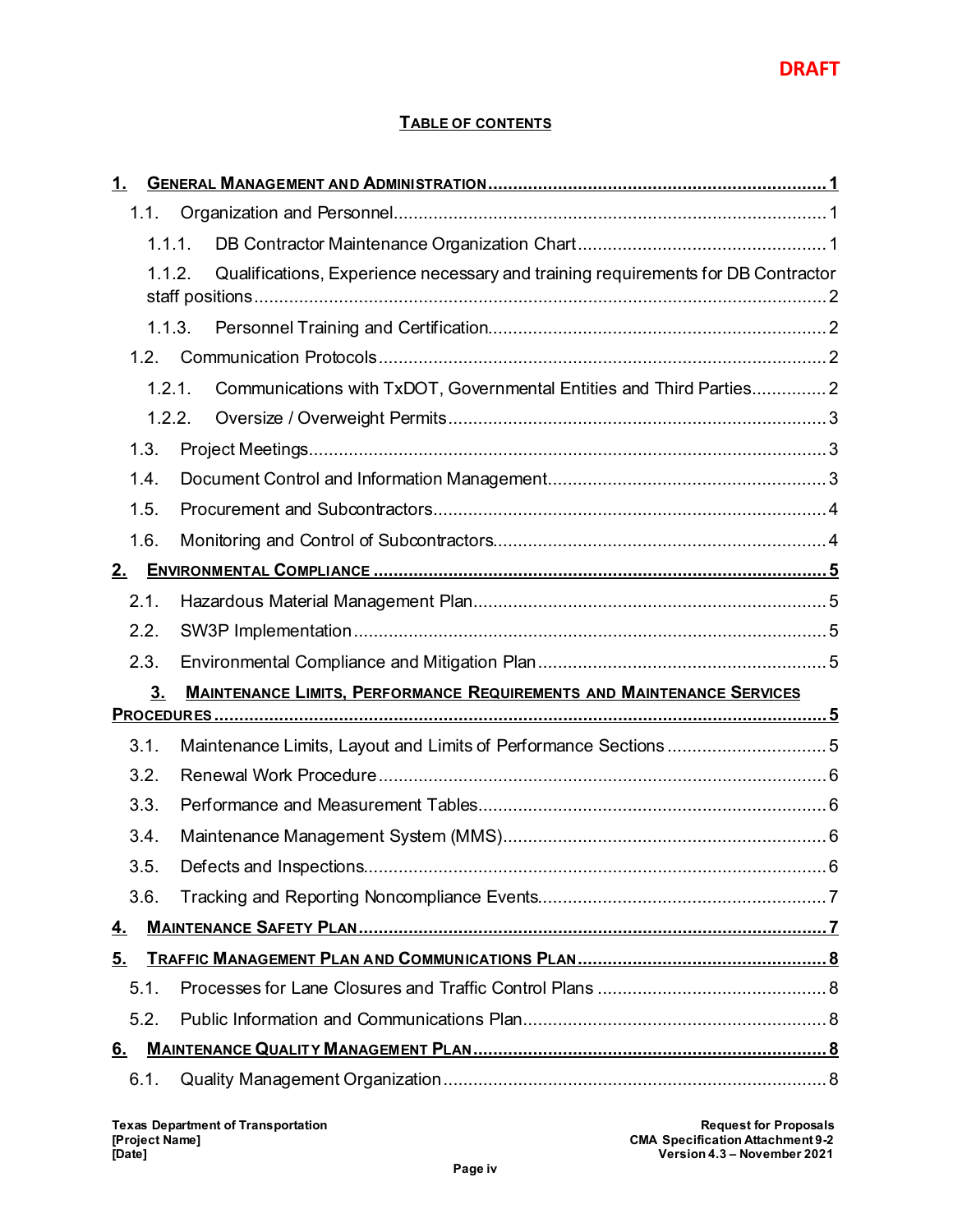#### **DRAFT**

| APPENDIX 1: STAFF NAMES CONTACT DETAILS AND QUALIFICATIONS  11       |  |
|----------------------------------------------------------------------|--|
| APPENDIX 2: CONTACT DETAILS FOR TXDOT AND THIRD PARTIES 11           |  |
| APPENDIX 3: MAINTENANCE LIMITS AND LIMITS OF PERFORMANCE SECTIONS 11 |  |
|                                                                      |  |
|                                                                      |  |
|                                                                      |  |
|                                                                      |  |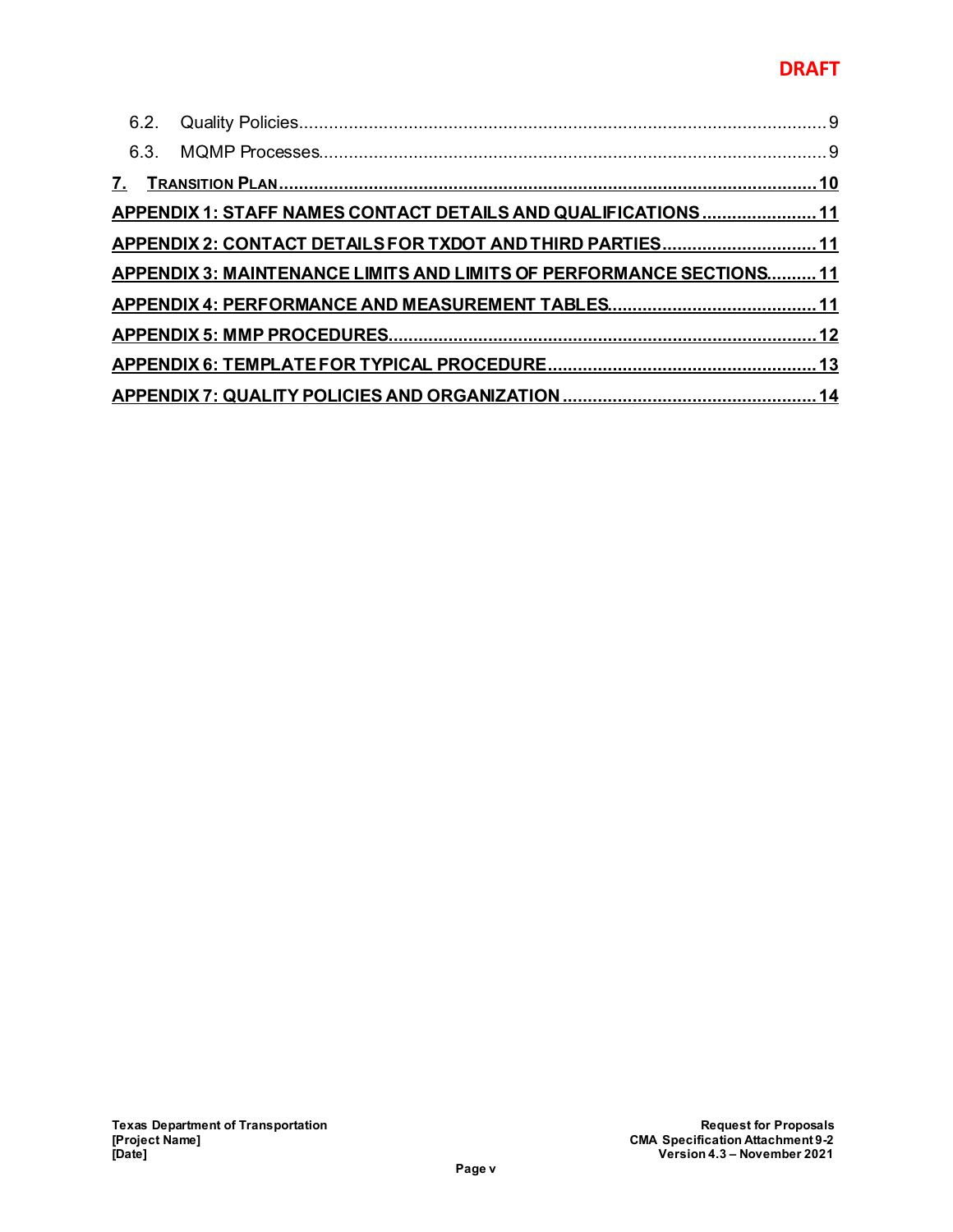#### <span id="page-6-0"></span>**1. GENERAL MANAGEMENT AND ADMINISTRATION**

*[Provide an overview of the approach to delivering the Maintenance Services after Final Acceptance, identify the Project's maintenance objectives and reference applicable quality policies in Appendix 7. Identify Proposal Commitments applicable to the Maintenance Services.]*

Table 1.1 identifies key dates in connection with the MMP.

#### **Table 1.1: Key Dates**

| Task                                                    | <b>Date/Deadline</b> |
|---------------------------------------------------------|----------------------|
| MMP version 2 rev.0: 120 days before Substantial        |                      |
| Completion                                              |                      |
| <b>Substantial Completion</b>                           |                      |
| Final Acceptance (Initial Maintenance Term Commencement |                      |
| Date)                                                   |                      |
| TxDOT Last Date to issue NTP for Second Maintenance     |                      |
| Term (180 days before end of Initial Maintenance Term)  |                      |

<span id="page-6-1"></span>*[Example only: include at a minimum CMCmilestones, Maintenance Terms and MMP Submittals and keep updated with upcoming milestones and MMP updates]*

#### <span id="page-6-2"></span>*1.1. Organization and Personnel*

#### *1.1.1. DB Contractor Maintenance Organization Chart*

Figure 1.1 below shows the organization chart for Maintenance Services after Final Acceptance.

*[Describe the organizational structure and how it will enable the DB Contractor's obligations for Maintenance Services to be met. Describe the reporting lines to TxDOT and internally. Describe the roles and responsibilities assigned to each position. Identify Major Subcontractors and describe the Maintenance Services to be performed by them. Describe continuity of organization and personnel between Maintenance Work before Final Acceptance and Maintenance Services after Final Acceptance.]*

#### **Figure 1.1: Organization Chart for Maintenance Services after Final Acceptance**

*[Insert organization chart (Figure 1.1) showing reporting lines to include at a minimum:* 

- *TxDOT Project Manager*
- *DB Contractor corporate management team*
- *Maintenance Manager\**
- *Maintenance Quality Manager\**
- *Maintenance Safety Manager\**
- *Individual responsible for training program\**
- *Individual responsible for assessing the condition of specified assets and scheduling Renewal Work\**

*For each individual (\*) identify the employing organization. Show positions and activities to be undertaken by Major Subcontractors.]*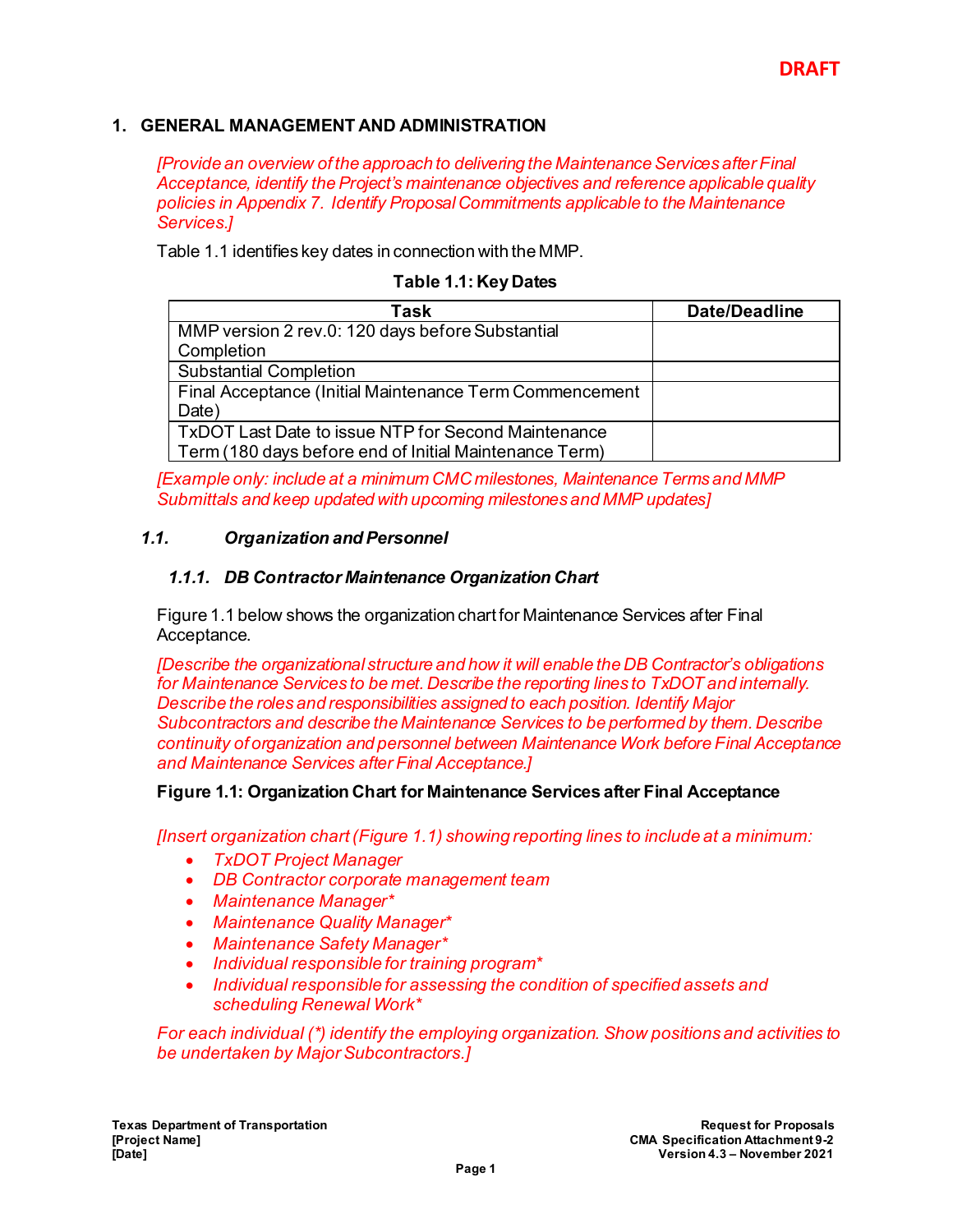#### <span id="page-7-0"></span>*1.1.2. Qualifications, Experience necessary and training requirements for DB Contractor staff positions*

Appendix 1 shows the individual(s) assigned to staff positions with their positions, contact information (email and mobile phone number), education/qualifications, role, and summary of previous experience.

*[Include at a minimum the individuals required to be identified on the organization chart and marked with (\*) above, including individuals employed by subcontractors]*

#### <span id="page-7-1"></span>*1.1.3. Personnel Training and Certification*

Table 1.2 defines responsibility for development and implementation of training programs, who will be conducting the training and certification process for each staff position, including maintenance personnel, subcontractors and maintenance crew members on the topics below.

| <b>Training Program</b>            | Person<br>responsible<br>to develop<br>and deliver | <b>Staff</b><br>positions<br>requiring<br>training | <b>Frequency</b><br>of training | Link to<br>training<br>program |
|------------------------------------|----------------------------------------------------|----------------------------------------------------|---------------------------------|--------------------------------|
| Maintenance Management             |                                                    |                                                    |                                 |                                |
| Plan training                      |                                                    |                                                    |                                 |                                |
| Inspections, Defect                |                                                    |                                                    |                                 |                                |
| identification and                 |                                                    |                                                    |                                 |                                |
| categorization of Defects          |                                                    |                                                    |                                 |                                |
| Maintenance Safety Plan,           |                                                    |                                                    |                                 |                                |
| equipment use, all safety-         |                                                    |                                                    |                                 |                                |
| related activities and             |                                                    |                                                    |                                 |                                |
| enforcement of safety              |                                                    |                                                    |                                 |                                |
| operations                         |                                                    |                                                    |                                 |                                |
| Work zone traffic control and      |                                                    |                                                    |                                 |                                |
| flaggers in work zones             |                                                    |                                                    |                                 |                                |
| <b>[Other training programs as</b> |                                                    |                                                    |                                 |                                |
| appropriate (details to be         |                                                    |                                                    |                                 |                                |
| added by DB Contractor)]           |                                                    |                                                    |                                 |                                |

**Table 1.2: Training Program Matrix**

*[Include at a minimum training requirements for the individuals required to be identified on the organization chart, including individuals employed by subcontractors]*

#### <span id="page-7-2"></span>*1.2. Communication Protocols*

<span id="page-7-3"></span>*[Transfer communications processes applicable to the Maintenance Services, with suitable amendments, from the PMP to the MMP.]*

#### *1.2.1. Communications with TxDOT,Governmental Entities and Third Parties*

For communication with TxDOT, Governmental Entities, utilities, stakeholders and other third parties refer to the following procedure in Appendix 5:

• MMP-001 – Submittals and Coordination with TxDOT, Governmental Entities and Third **Parties**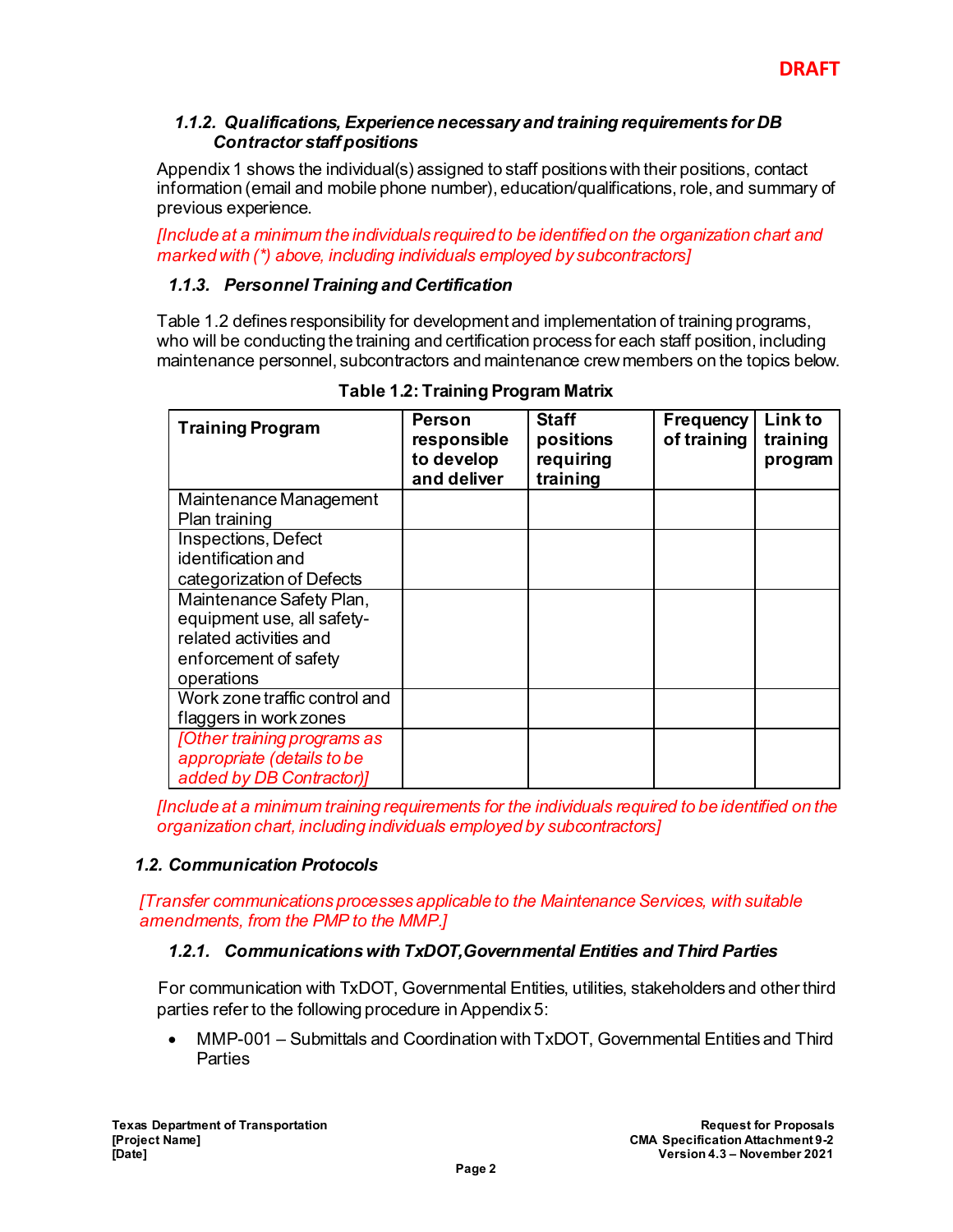Contact details for TxDOT, Governmental Entities, third parties, other stakeholders and their consultant offices with whom the DB Contractor will communicate are listed in Appendix 2.

*[Within MMP-001 identify all adjacent highway agencies and address all interfaces with adjacent and connecting roadways.]*

#### <span id="page-8-0"></span>*1.2.2. Oversize / Overweight Permits*

The process for requests for permitting, issuance of permits and enforcement of permits through TxDOT is included in the following procedure in Appendix 5:

• MMP-002 - Agency Coordination for Oversize Loads

*[State how TxDMV will be notified of closures associated with permits and how updates for roadway clearances during maintenance and Renewal Work will be provided.]*

#### <span id="page-8-1"></span>*1.3. Project Meetings*

#### *[Complete the following information for meetings]*

The meeting types, topics, required participants and frequencies of meetings in connection with Maintenance Services shall be in accordance with Table 1.3.

| <b>Meeting Type</b>                | <b>Frequency</b>                                                                         | <b>Attendees</b>                                                |
|------------------------------------|------------------------------------------------------------------------------------------|-----------------------------------------------------------------|
| Maintenance Work review<br>meeting | Quarterly or more frequently<br>as required by Section 9.8.1<br>of the CMA Specification | <b>TxDOT, Maintenance</b><br>Manager, other senior<br>personnel |
|                                    |                                                                                          |                                                                 |
|                                    |                                                                                          |                                                                 |
|                                    |                                                                                          |                                                                 |
|                                    |                                                                                          |                                                                 |

**Table 1.3 Meetings in Connection with Maintenance Services**

*[Insert details of all other meetings in connection with the Maintenance Services including mandatory meetings required by TxDOT.]*

#### <span id="page-8-2"></span>*1.4. Document Control and Information Management*

*[Complete the following information for document control and information management.]*

Document Control and information management for *Maintenance Services* shall be as identified in Table 1.4.

#### **Table 1.4: Document Control and Information Management**

| Person responsible for compliance with<br>TxDOT maintenance and inspection of<br>records requirements | [Insert name of individual or staff position] |
|-------------------------------------------------------------------------------------------------------|-----------------------------------------------|
| Procedures applicable                                                                                 | [Insert references to applicable procedures]  |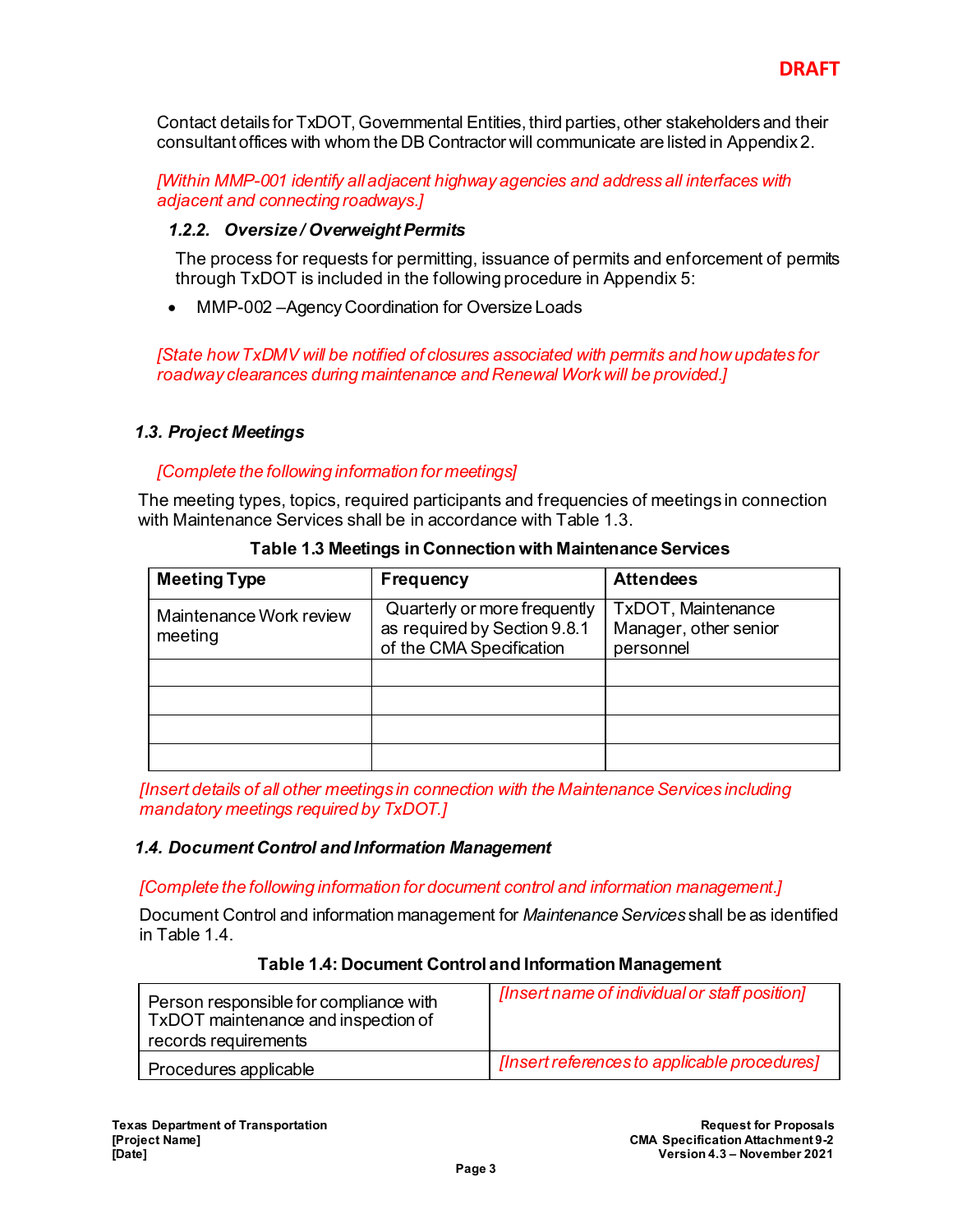| Document management EDMS software<br>system                                                 | [Insert details of software and reference to<br>manuals] |
|---------------------------------------------------------------------------------------------|----------------------------------------------------------|
| Person responsible for the storage and<br>retention of Maintenance Records                  | [Insert name of individual or staff position]            |
| [Insert other requirements applicable to<br>document control and information<br>management] |                                                          |
|                                                                                             |                                                          |
|                                                                                             |                                                          |

#### <span id="page-9-0"></span>*1.5. Procurement and Subcontractors*

Maintenance Services activities including Renewal Work that will be subcontracted are shown in Table 1.5 below.

| Table 1.5: Details of Subcontractors Performing Maintenance Services |  |
|----------------------------------------------------------------------|--|
|----------------------------------------------------------------------|--|

| <b>Name of Subcontractor</b><br>and start date | Key contact details | <b>Work responsibility</b> |  |
|------------------------------------------------|---------------------|----------------------------|--|
|                                                |                     |                            |  |
|                                                |                     |                            |  |
|                                                |                     |                            |  |
|                                                |                     |                            |  |

*[Add details of each subcontractor in accordance with the requirements of the CMC.]*

#### <span id="page-9-1"></span>*1.6. Monitoring and Control of Subcontractors*

The following procedure contained in Appendix 5 is designed to ensure all subcontractors' work is adequately monitored and action taken in the event of noncompliance:

• MMP-003 – Quality Control of Subcontractors Activities and Products.

*[Include within MMP-003 processes and responsibility for:*

- *(i) Issuing instructions to subcontractors, including consultants and subconsultants*
- *(ii) Ensuring steps taken to ensure subcontractors and suppliers meet the obligations imposed by their respective subcontracts*
- *(iii) Monitoring the work of subcontractors, issuing noncompliance or nonconformance notices and providing feedback*
- *(iv) Ensuring training for employees of Subcontractors.]*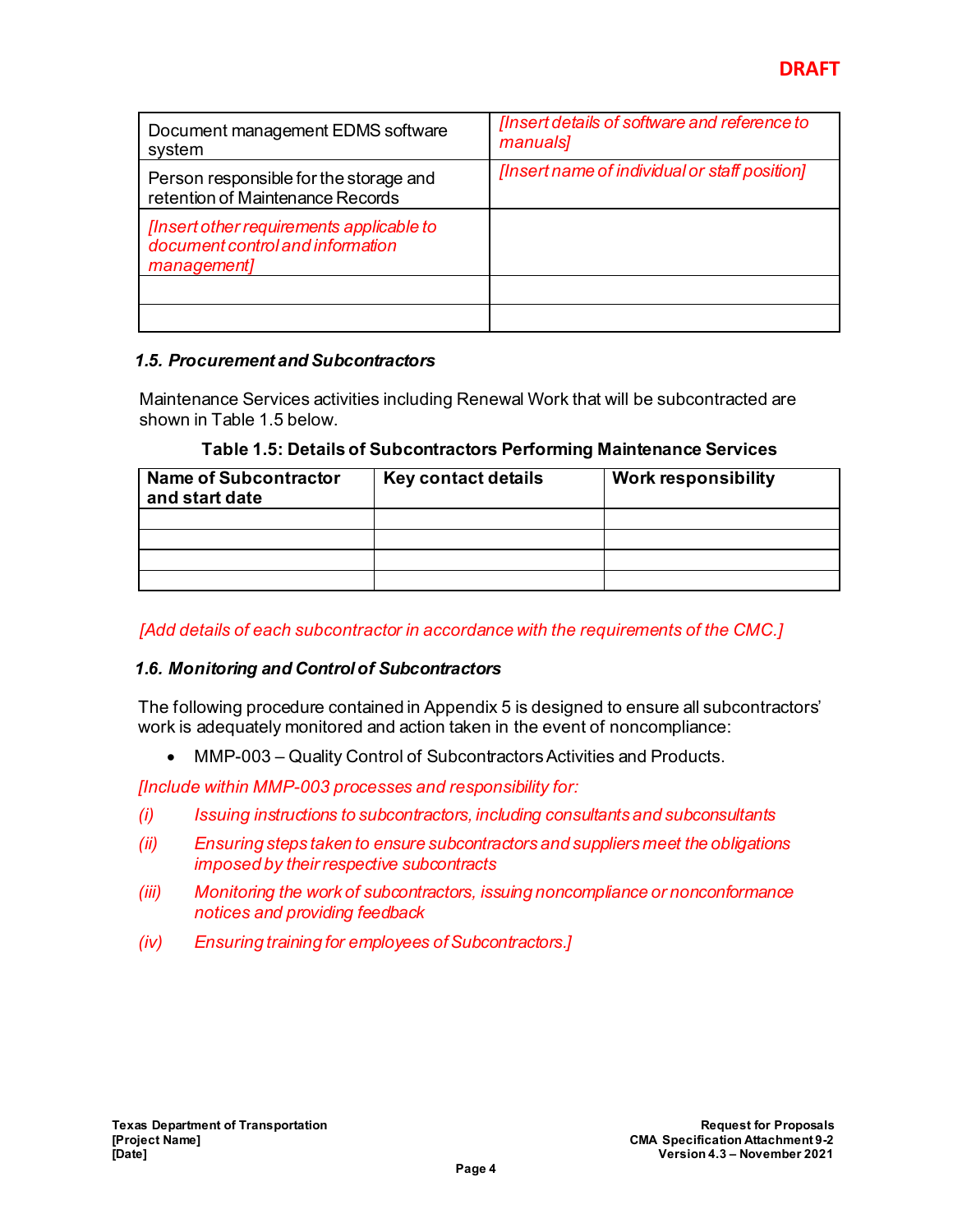#### <span id="page-10-0"></span>**2. ENVIRONMENTAL COMPLIANCE**

#### <span id="page-10-1"></span>*2.1. Hazardous Material Management Plan*

The Hazardous Materials Management Plan (HMMP) governs the safe handling, storage, treatment and/or disposal, spill prevention, countermeasures and pollution prevention measures of Hazardous Materials.

*[Whenever Maintenance Services require the handling, storage and/or disposal of Hazardous Materials, provide an HMMP consistent with the scope and nature of the Maintenance Services and the HMMP requirements set forth in the DBC.]*

#### <span id="page-10-2"></span>*2.2. SW3P Implementation*

Maintenance Services will be undertaken in compliance with the TCEQ Texas Pollutant Discharge Elimination System (TPDES) Construction General Permit in accordance with the TxDOT Storm Water Management and Guidelines for Construction Activities Manual.

[*Transfer SW3P requirements applicable to Renewal Work, with suitable amendments from the PMP to the MMP and provide processes and responsibilities for Project-specific decision criteria regarding the types of Maintenance Services for which the SW3P requirements shall be followed (e.g. for any activity disturbing soil.)*]

#### <span id="page-10-3"></span>*2.3. Environmental Compliance and Mitigation Plan*

The Environmental Compliance and Mitigation Plan (ECMP) includes compliance strategies and processes to be employed in accordance with the requirements of applicable Environmental Laws and Environmental Approvals. Maintenance Services will be undertaken in compliance with the ECMP and the Environmental Commitments.

<span id="page-10-4"></span>*[Whenever Maintenance Services may affect environmental resources, provide an ECMP consistent with the scope and nature of the Maintenance Services and the ECMP requirements set forth in the DBC.]*

#### **3. MAINTENANCE LIMITS, PERFORMANCE REQUIREMENTS AND MAINTENANCE SERVICES PROCEDURES**

#### <span id="page-10-5"></span>*3.1. Maintenance Limits, Layout and Limits of Performance Sections*

Schematic Drawings showing the Maintenance Limits and the extents of the Performance Sections are included in Appendix 3, consistent with the requirements of CMA Exhibit 16.

*[Include processes and responsibilities for:*

*(i) Periodically validating that the Maintenance Limits are correctly and clearly identified in the field*

*(ii) Liaison with TxDOT and Governmental Entities at least annually to review the Maintenance Limits, identify any jurisdictional gaps or inefficiencies and recommend solutions]*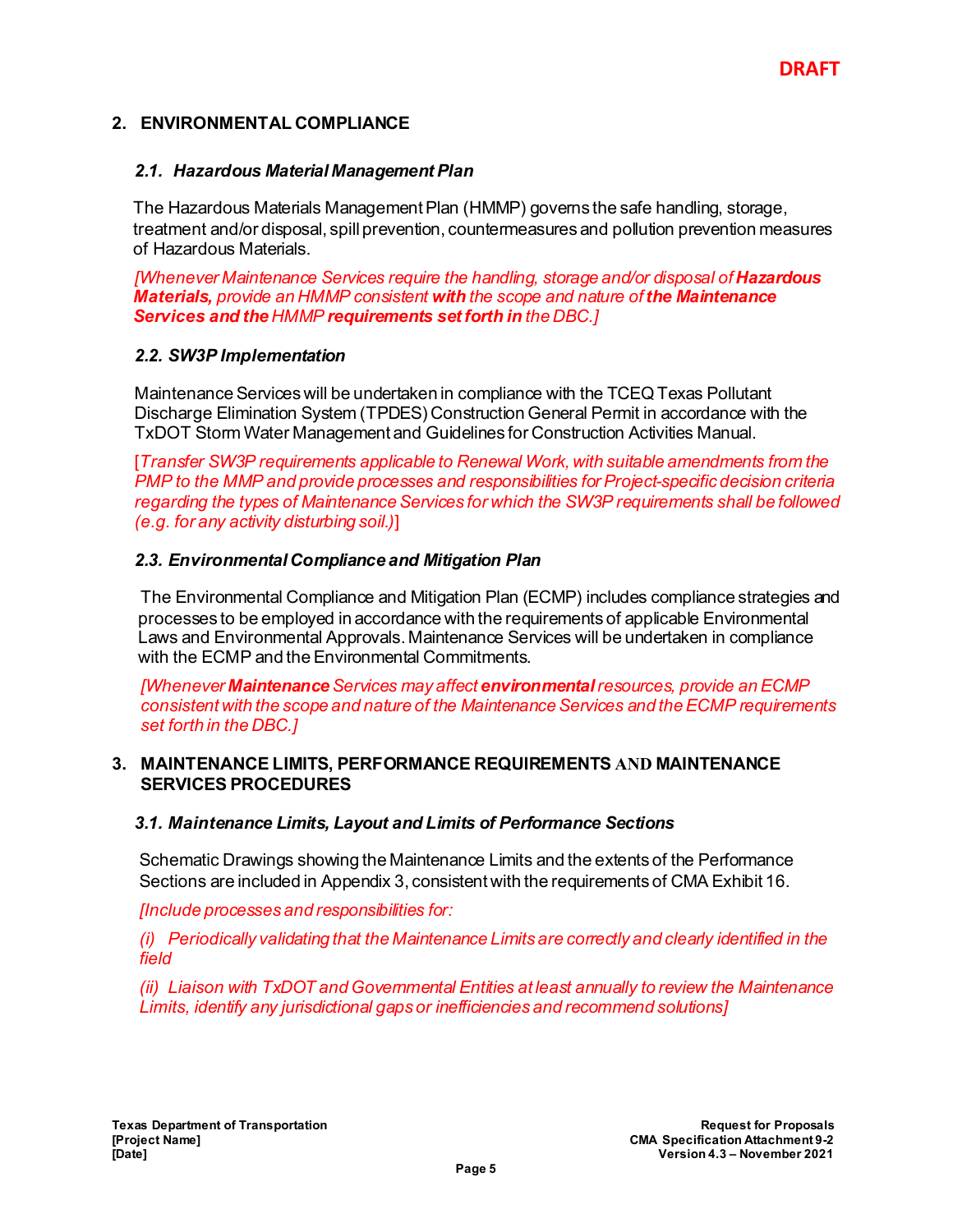#### <span id="page-11-0"></span>*3.2. Renewal Work Procedure*

The approach to Renewal Work consistent with Section 9.7.7 of the CMA Specification Item 9 is described in the following procedure in Appendix 5.

• MMP-004 – Renewal Work

*[Include processes and responsibilities for determining when any element requires Renewal Work]*

#### <span id="page-11-1"></span>*3.3. Performance and Measurement Tables*

Appendix 4 to the MMP contains the most recent approved versions of the Performance and Measurement Tables updated in accordance with *Section 9.3.3 of CMA Specification Item 9*.

#### <span id="page-11-2"></span>*3.4. Maintenance Management System (MMS)*

Refer to the following procedure in Appendix 5:

• MMP-005 – Establishing Maintenance Management System

#### <span id="page-11-3"></span>*3.5. Defects and Inspections*

The approach to Maintenance Services consistent with the CMA Specification Item 9 is described the following procedures in Appendix 5:

- MMP-006 Defect Categorization and Repair
- MMP-007 Maintenance Inspection Plan
- MMP-008 Maintenance Repair Submittal Plan

*[Include within the above processes and responsibilities for:* 

- *(i) Training ofresponsible personnel to identify and to categorize Defects discovered during inspection. This shall include training specific to the identification and recording of Category 1 Defects.*
- *(ii) Tracking and reporting of Defects including fault detection logs, software output*
- *(iii) Generation of corrective action work orders through the MMS including how backlog of corrective maintenance and repair activities will be populated and monitored in the MMS*
- *(iv) Action by Defect category type, to include a description of how the actions are carried out stating the responsible individuals and the processes for specific Defect types with examples*
- *(v) How Defects will be repaired, with examples provided for all common Defects, stating necessary notification and the individuals to be notified for such Defect repair.*
- *(vi) Documentation including how Defects will be entered, updated and closed in the Maintenance Management System*
- *(vii) Verification of the satisfactory completion of Maintenance Services and restoration of asset condition*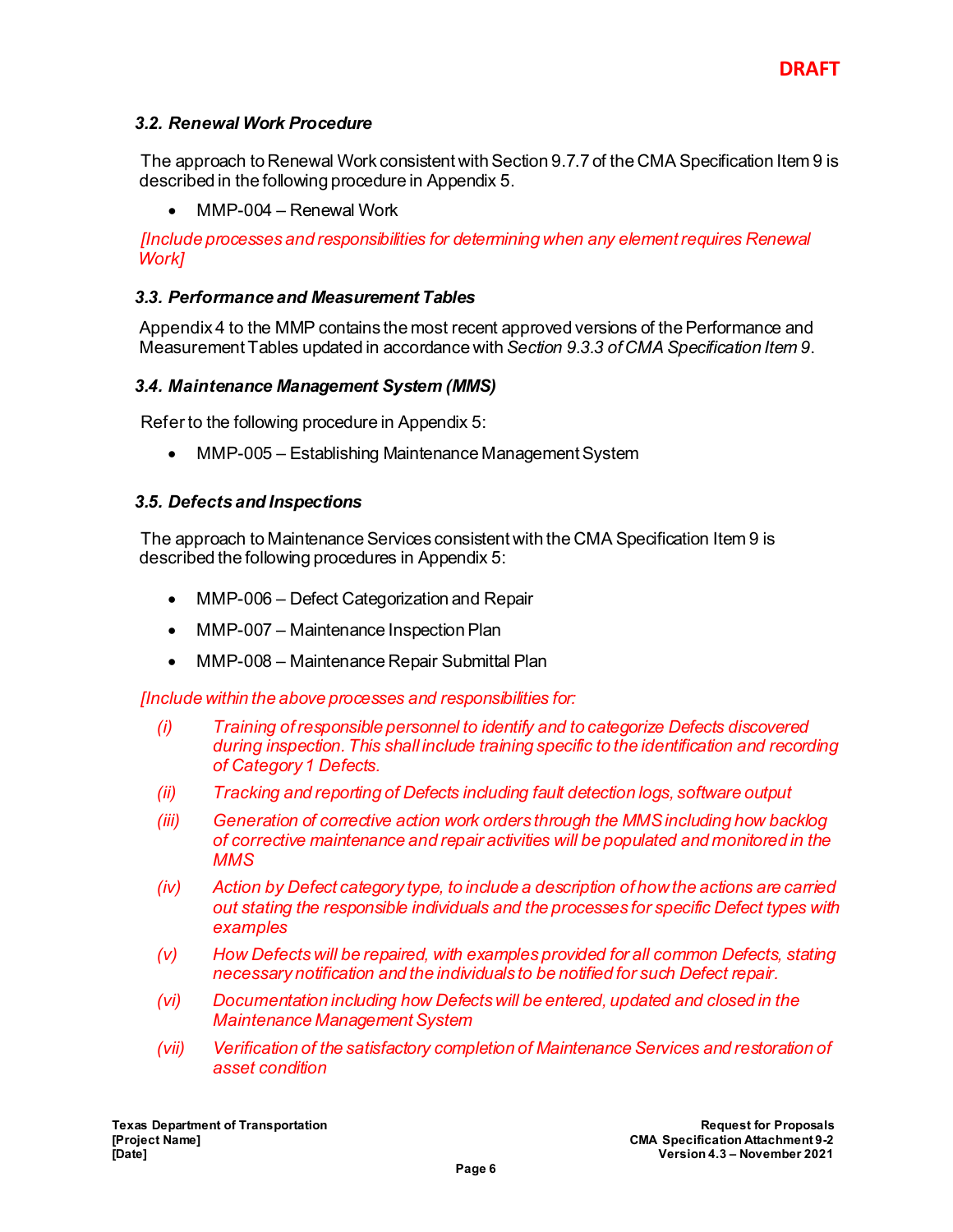- *(viii) Discovery of maintenance trends to determine the need for adjustments in the weekly, monthly and annual maintenance plan to address changing project conditions*
- *(ix) Inspection and testing of Project items and the identification and classification of Defects and inspection failures*
- *(x) Analysis of Specialist Inspections performed by TxDOT and how these inspections will be used to identify Defects*
- *(xi) Monitoring instrumentation according to applicable specification*
- *(xii) Field inspections of completed Maintenance Services and for preparing daily reports to document all inspections performed*
- *(xiii) Identification of inspection agencies and organizations, including information on each agency's capability to provide the specific services required, certifications held, and equipment*
- *(xiv) Hazard mitigation for any Category 1 Defect in a Maintained Element of which the DB Contractor is aware through its own inspections, from a third party or through notification by TxDOT*
- *(xv) Proposal to TxDOT of a repair method for any Defect]*

#### <span id="page-12-0"></span>*3.6. Tracking and Reporting Noncompliance Events*

*[Include the following where Noncompliance Events are included in the CMC]*

Refer to the following procedure in Appendix 5 for Noncompliance Events:

• MMP-009 – Tracking and Reporting Noncompliance Events

*[Include within the above processes and responsibilities for:* 

- *(i) Meeting self-reporting obligations*
- *(ii) Identification of the start date of each Noncompliance Event*
- *(iii) Accurate assessment and reporting of the date of cure*
- *(iv) Proper use of the Noncompliance Events database and integration with the MMS.*
- *(v) Validation of the data, times, dates and other information entered into the Noncompliance Event database including frequency of checks / audits]*

#### <span id="page-12-1"></span>**4. MAINTENANCE SAFETY PLAN**

The Maintenance Safety Plan describes the DB Contractor's policies, plans, training programs, and work site controls to ensure the health and safety of personnel involved in the Project and the general public affected by the Project during the Maintenance Period. The Maintenance Safety Plan is designed to preserve the safety of Users, adjacent communities, transportation workers and Emergency Services.

The MaintenanceSafety Manager complying with the requirements of *Section 9.2.3.3 of CMA Specification Item 9* is *[Insert name and contact details].*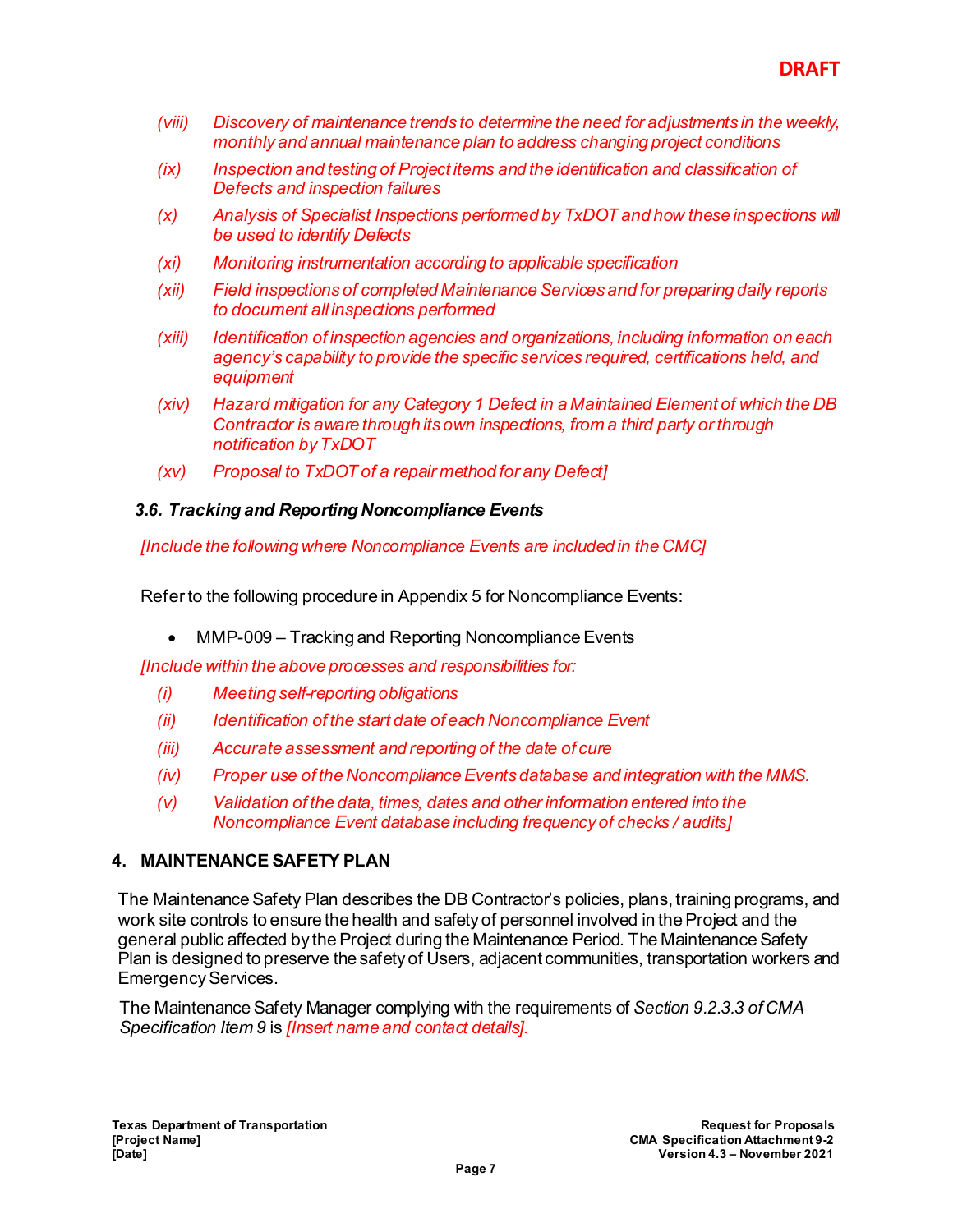*[Develop the plan based on the requirements ofSection 5.1.3 of the CMA General Conditions and tailored specifically to meet the Project's Maintenance Services requirements. Include within the Maintenance Safety Plan processes and responsibilities for:* 

- *(i) Transition from safety of Maintenance Work before Final Acceptance to safety of Maintenance Services after Final Acceptance in order to provide continuity and apply lessons learned*
- *(iii) The individual assigned during each shift during the Maintenance Services assigned to ensure compliance with the Maintenance Safety Plan*
- *(iv) Project-specific amendments for any Renewal Work not covered by the existing plan*
- *(v) Notification and recording of safety incidents associated with Maintenance Services including the location, number of vehicles involved, severity of incident, number of lanes affected, and duration of any associated Lane Closure.]*

#### <span id="page-13-1"></span><span id="page-13-0"></span>**5. TRAFFIC MANAGEMENT PLAN AND COMMUNICATIONS PLAN**

#### *5.1. Processes for Lane Closures and Traffic Control Plans*

*[Whenever Maintenance Services require Lane Closures, provide a Traffic Management Plan (TMP) and Traffic Control Plan (TCP) consistent with the scope and nature of the Maintenance Services and consistent with the traffic control requirements set forth in Item 26 of the Design-Build Specifications.]*

#### <span id="page-13-2"></span>*5.2. Public Information and CommunicationsPlan*

*[Include within the MMP applicable procedures from the Public Information and Communications Plan (PICP) included in the PMP necessary for performance of Maintenance Services. This section may cross reference to the Traffic Management Plan if this contains the necessary processes.]*

#### <span id="page-13-4"></span><span id="page-13-3"></span>**6. MAINTENANCE QUALITY MANAGEMENT PLAN**

#### *6.1. Quality Management Organization*

The Maintenance Quality Management Plan (MQMP) complies with *Section 9.2.2 of the CMA Specification Item 9*.

Table 6.1 below shows the maintenance quality management organization and staffing plan showing the period of time that each quality management staff member will be present on the site and the resumes of the Key Personnel.

| <b>Name of Person</b><br>within<br><b>Maintenance</b><br>Quality<br>Organization | <b>Start date and</b><br>period required | Percentage of time<br>allocated to Project | <b>Required experience</b><br>and qualifications |
|----------------------------------------------------------------------------------|------------------------------------------|--------------------------------------------|--------------------------------------------------|
|                                                                                  |                                          |                                            |                                                  |

#### **Table 6.1 Maintenance Quality Management Organization**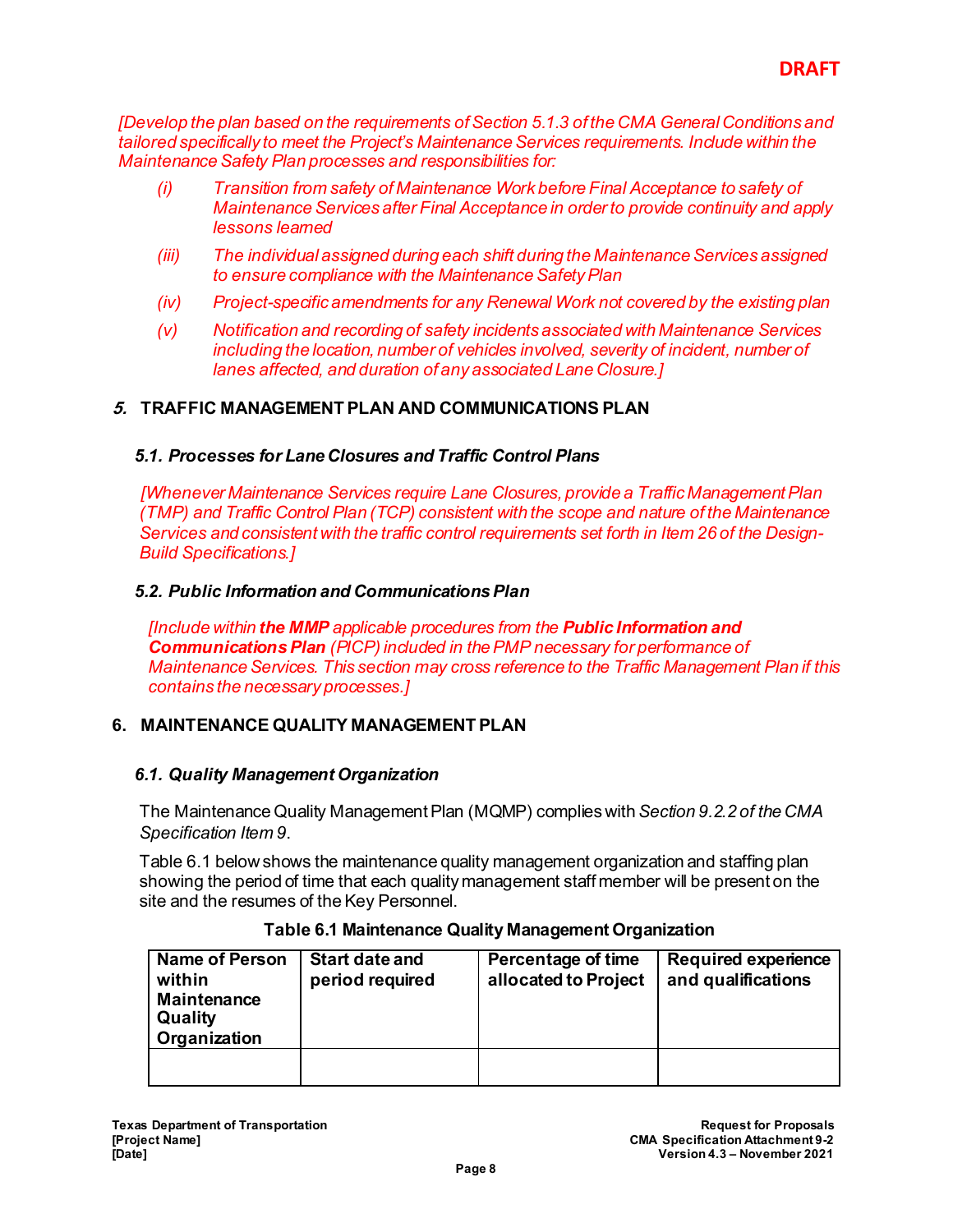An organizational chart identifying all quality management personnel, their roles, authorities and line reporting relationships and resumes for all quality management personnel is included in Appendix 7.

A description of the roles and responsibilities of all quality management personnel and those who have the authority to stop activities is included in Appendix 7.

A list of testing agencies, including information on each agency's capability to provide the specific services required for the activities, certifications held, equipment, and location of laboratories is included in Appendix 7.

#### <span id="page-14-0"></span>*6.2. Quality Policies*

The quality policies and objectives that DB Contractor shall implement throughout its organization are included in Appendix 7. The policies shall demonstrate the DB Contractor senior management's commitment to implement and continually improve the maintenance quality system.

#### <span id="page-14-1"></span>*6.3. MQMP Processes*

Processes in the MQMP are developed in accordance with the following:

- Objectives, targets and responsibilities are: consistent with TxDOT's Quality Policy and QAP requirements; assigned for each organizational level within DB Contractor organization; clear, specific, measurable and achievable; and *[Insert name of individual]* is responsible for the measurement and analysis of their achievement.
- Sources of information used to identify opportunities for continuous improvement include: records available on systems such as MMS; customer complaints database; Noncompliance Events database; level of satisfaction of Users; and evidence of lack of effectiveness of existing processes.

Refer to the following procedures in Appendix 5 for the MQMP:

- MQMP-001 Performance Requirements Compliance
- MQMP-002 Verification of Records
- MQMP-003 Records for TxDOT Review

*[Include within the MQMP processes and responsibilities for:*

- *(i) How the DB Contractor will meet the Performance Requirements, including the necessary inspection procedures and frequencies to ensure compliance with Defect Repair Period to mitigate hazards, and permanently repair Defects.*
- *(ii) Inspection and test plans, including the timing and frequency of testing*
- *(iii) Control of quality records*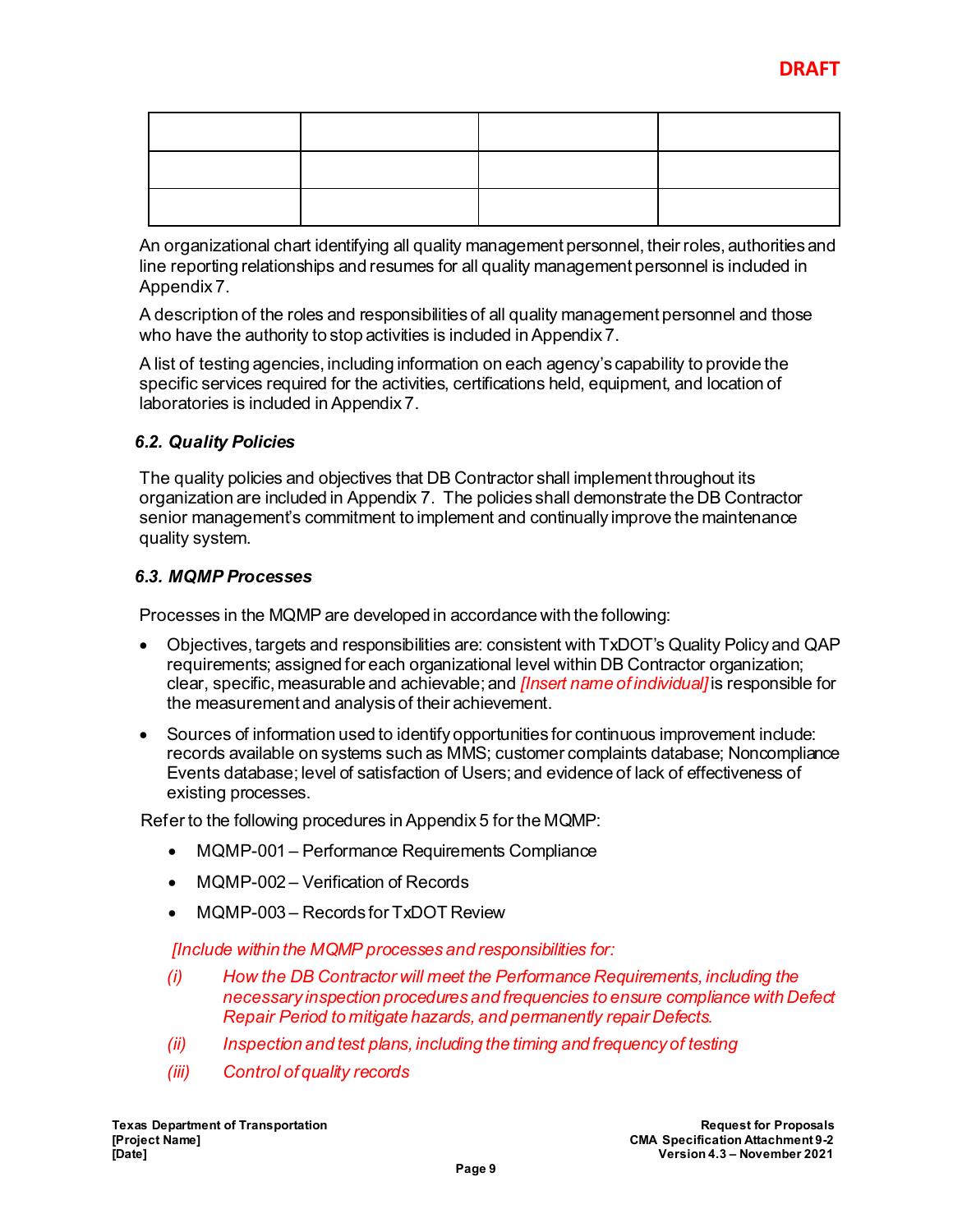- *(iv) Validation of the accuracy of Maintenance Records*
- *(v) Management reviews*
- *(vi) Measurement of customer satisfaction*
- *(vii) Control of nonconforming products and services*
- *(viii) Validation of the data, times, dates and other information entered into the MMS for Noncompliance Events*
- *(ix) Verification of DB Contractor's compliance with the Performance Requirements including frequency of checks / audits*
- *(x) Accuracy of all Maintenance Records including frequency of checks / audits*
- *(xi) Making all quality records immediately available to TxDOT for review]*

The person responsible for updating the MMP is *[Insert the name of the position]*. The TxDOT individuals that will need to be consulted regarding revisions to the MMP are *[Insert names of individuals]*.

Refer to the following procedure in Appendix 5:

• MMP-011 – Procedure for updating the MMP

#### <span id="page-15-0"></span>**7. TRANSITION PLAN**

The Maintenance Transition Plan complies with Section 9.7.11 of the CMA Specification Item 9 and is designed to coordinate the identification of Maintenance Transition punch list items required to be completed prior to maintenance transfer at the end of the Maintenance Term.

Refer to the following procedure in Appendix 5:

• MMP-010 – Implementation of Transition Plan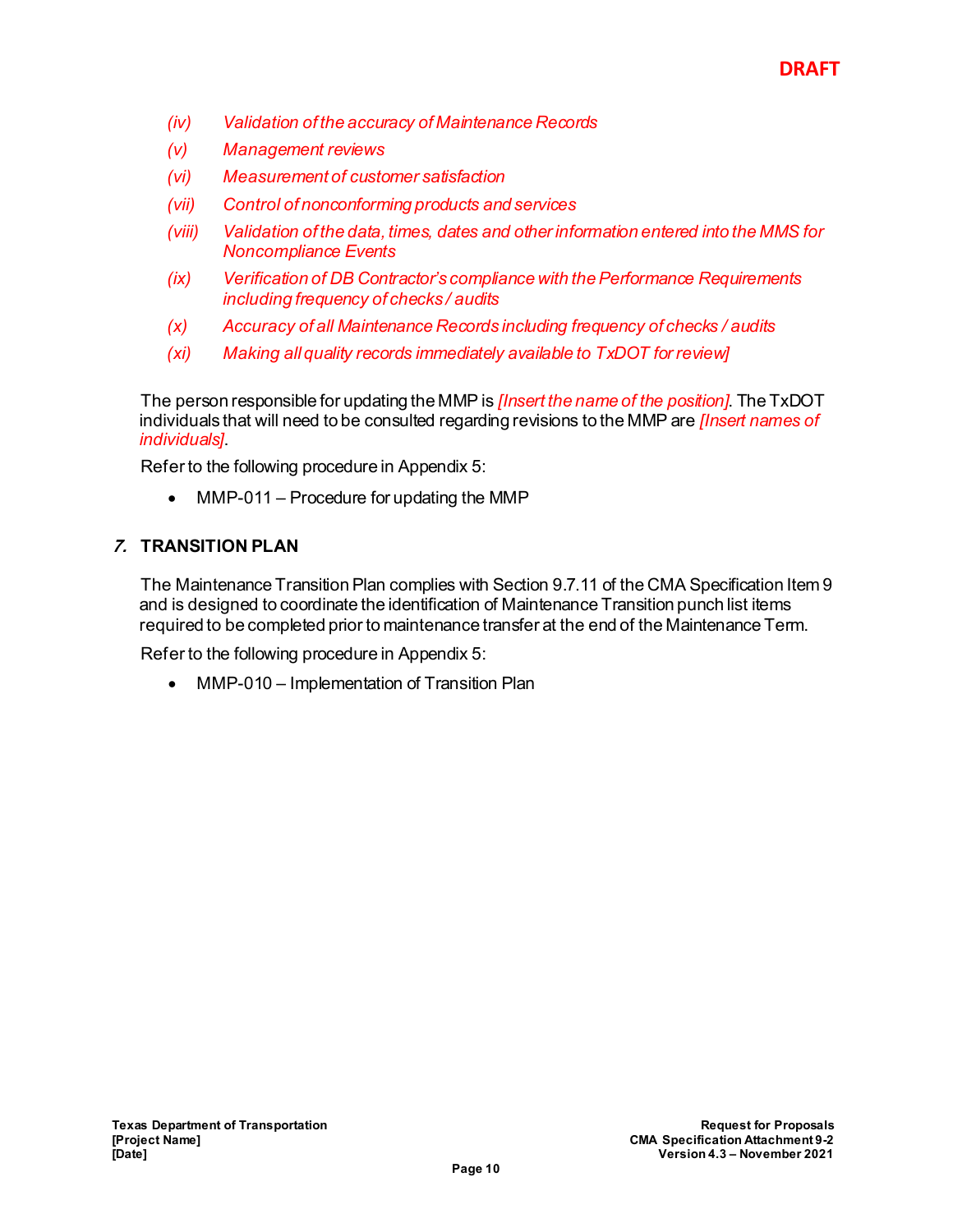#### <span id="page-16-0"></span>**APPENDIX 1: STAFF NAMES CONTACT DETAILS AND QUALIFICATIONS**

*[Insert contact details, qualifications and training record for Maintenance Services]*

| <b>Key Personnel</b><br>or other<br>personnel<br>position | Staff name and<br>start date | <b>Contact details</b> | Education,<br>qualifications<br>and experience | Link to training<br>record in<br>connection<br>with Project |
|-----------------------------------------------------------|------------------------------|------------------------|------------------------------------------------|-------------------------------------------------------------|
|                                                           |                              |                        | [Insert details or                             |                                                             |
|                                                           |                              |                        | link to resumel                                |                                                             |
|                                                           |                              |                        |                                                |                                                             |

#### **APPENDIX 2: CONTACT DETAILS FOR TXDOT AND THIRD PARTIES**

<span id="page-16-1"></span>*[Insert contact details for Maintenance Services]*

| Organization                                                             | Contact name, e-mail and address | <b>Business</b><br><b>Phone</b> |
|--------------------------------------------------------------------------|----------------------------------|---------------------------------|
| TxDOT [List all TxDOT<br>contacts in connection with<br><b>Project</b> ] |                                  |                                 |
| Governmental Entities <i>[list</i> ]<br>all Governmental Entities]       |                                  |                                 |
| <b>Traffic Management</b><br>Centers (TMC)                               |                                  |                                 |
| Utilities <i>[list all utilities]</i>                                    |                                  |                                 |
| [Other third parties]                                                    |                                  |                                 |

#### <span id="page-16-2"></span>**APPENDIX 3: MAINTENANCE LIMITS AND LIMITS OF PERFORMANCE SECTIONS**

*[Include Schematic drawings that show the Maintenance Limits and the limits of the Performance Sections in accordance with CMA Exhibit 16]*

#### **APPENDIX 4: PERFORMANCE AND MEASUREMENT TABLES**

<span id="page-16-3"></span>*[Insert the latest version of the Performance and Measurement Tables]*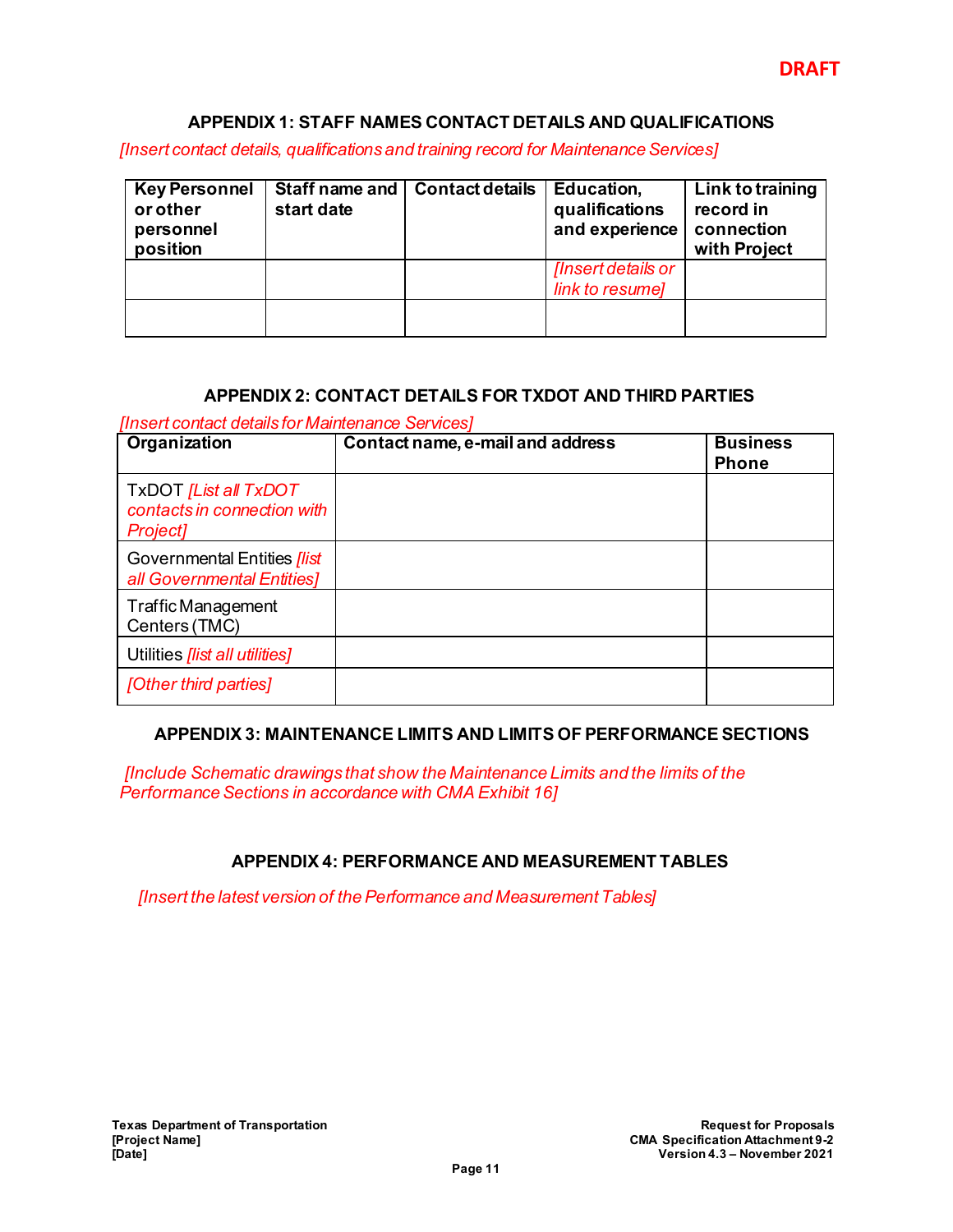#### **APPENDIX 5: MMP PROCEDURES**

<span id="page-17-0"></span>MMP Mandatory procedures are shown below. *[Add additional procedures as necessary and provide cross references to the applicable section of the MMP]*

| <b>MMP Procedure</b> | <b>MMP Procedure Name</b>                                 |
|----------------------|-----------------------------------------------------------|
| <b>Number</b>        |                                                           |
| <b>MMP-001</b>       | Submittals and Coordination with TxDOT, Governmental      |
|                      | <b>Entities and Third Parties</b>                         |
| <b>MMP-002</b>       | <b>Agency Coordination for Oversize Loads</b>             |
| <b>MMP-003</b>       | Quality Control of Subcontractors Activities and Products |
| <b>MMP-004</b>       | <b>Renewal Work</b>                                       |
| <b>MMP-005</b>       | <b>Establishing Maintenance Management System</b>         |
| MMP-006              | Defect Categorization and Repair                          |
| <b>MMP-007</b>       | Maintenance Inspection Plan                               |
| MMP-008              | Maintenance Repair Submittal Plan                         |
| <b>MMP-009</b>       | <b>Tracking and Reporting Noncompliance Events</b>        |
| MMP-010              | Implementation of Transition Plan                         |
| <b>MMP-011</b>       | Procedure for updating MMP                                |
| <b>MQMP-001</b>      | Performance Requirements Compliance                       |
| <b>MQMP-002</b>      | <b>Verification of Records</b>                            |
| MQMP-003             | <b>Records for TxDOT Review</b>                           |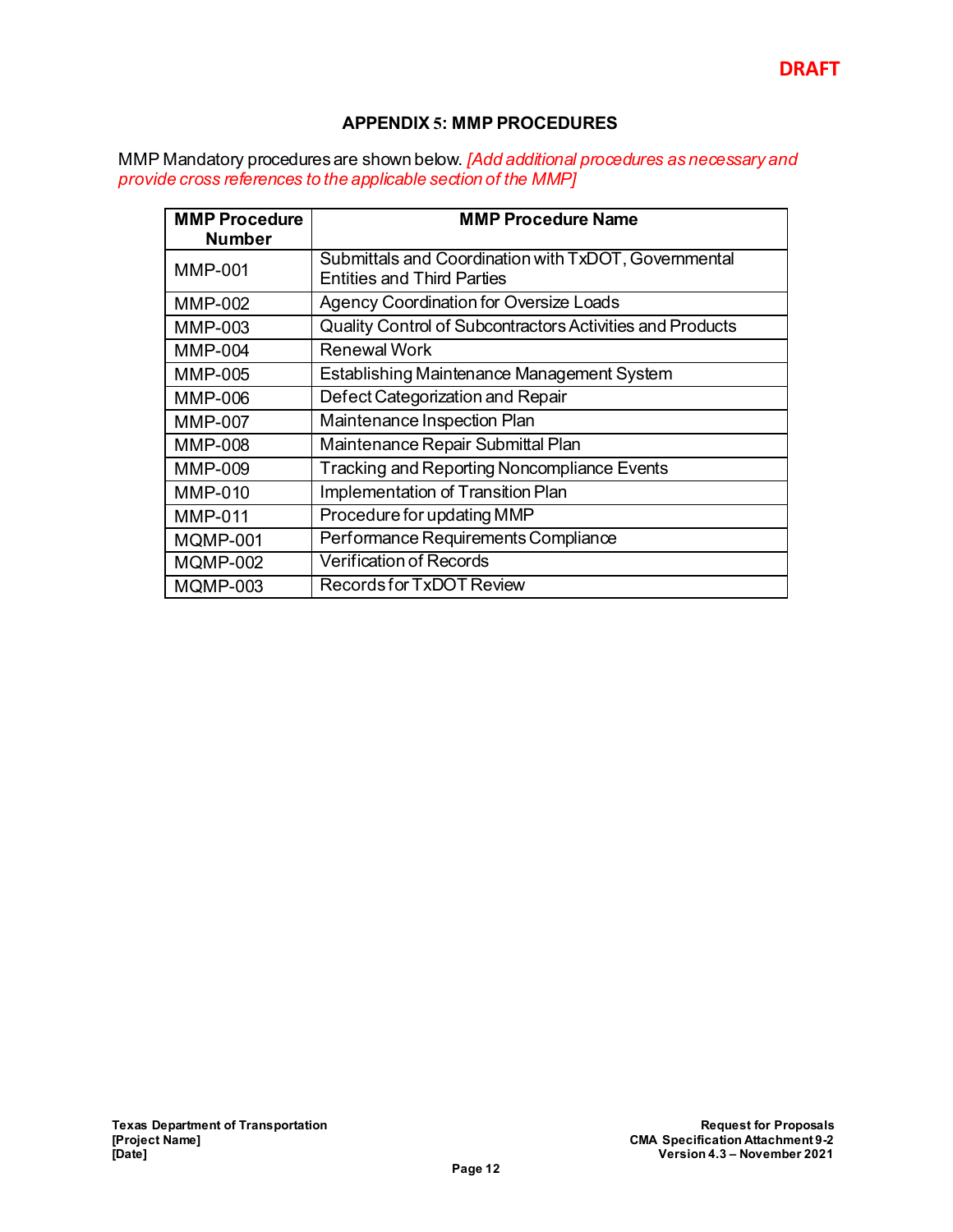#### **APPENDIX 6: TEMPLATE FOR TYPICAL PROCEDURE**

#### <span id="page-18-0"></span>**1. PURPOSE AND NEED**

*[List the reason for the procedure's implementation.]* 

#### **1.1 Methodologies**

*[List the methodologies to be defined as part of the procedure.]*

**2. SCOPE**

*[Define the limits of the procedure. Define individuals or workgroups to whom the procedure applies.]*

#### **3. DEFINED TERMS**

• *[List the terms defined as part of the procedure]*

#### **4. STEPS IN PROCEDURE**

*[Describe the procedure, in detail. List all steps.Assign individual responsibility for implementing the procedure]*

*[Include tables, flowcharts and figures as applicable.]*

#### **5. DOCUMENT CONTROL**

*[List the methods by which the procedure will be documented and archived. Define the location at which the procedure's records will be filed.]*

#### **REFERENCES**

*[Reference applicable documents within the contract with specific section and page locations.]*

\_\_\_\_\_\_\_\_\_\_\_\_\_\_\_\_\_\_\_\_\_\_\_\_\_\_\_\_\_\_\_\_\_\_\_\_\_\_\_\_\_\_ \_\_\_\_\_\_\_\_\_\_\_\_\_\_\_\_\_\_

\_\_\_\_\_\_\_\_\_\_\_\_\_\_\_\_\_\_\_\_\_\_\_\_\_\_\_\_\_\_\_\_\_\_\_\_\_\_\_\_\_\_ \_\_\_\_\_\_\_\_\_\_\_\_\_\_\_\_\_\_

**Approved By:**

**FirstName Last Name Maintenance Manager (MM) Date**

**FirstName Last Name Procedure Owner Community Community Procedure Owner Community Community Community Community Community Community**